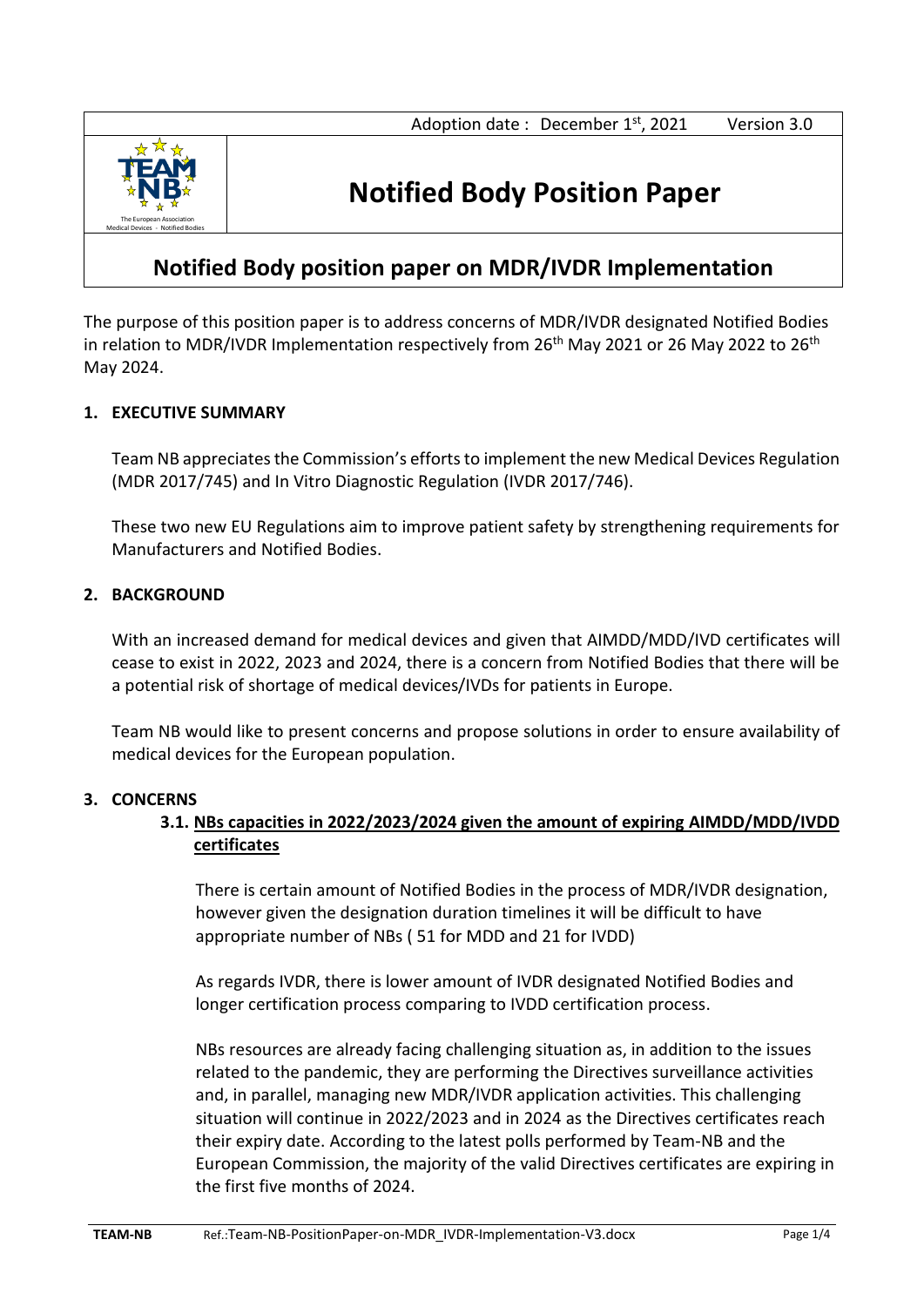Specifically for MDR, it should be noted that the postponement of the MDR date of application resulted in the extension of a high number of MDD certificates and delay in the submissions of MDR applications from manufacturers. Furthermore, only 25 NBs are currently designated for MDR and only 6 for IVDR versus 51 for the MDD and 21 for the AIMDD /IVDD.

MDR Transition period was compressed by 1 year and initiation of MDR Audits is delayed due to travel restrictions, hence MDR certification process resulted in a very low amount of MDR certificates as of now ( 502 MDR certificates and 31 IVDR certificates as of September 2021 European Commission Survey on certifications and applications ). Travel restrictions also impacted the execution of audits and the IVDR certification process.

These circumstances are inevitably leading to an extreme bottleneck in the processing of MDR/IVDR certification by NBs, which will increase towards 2024 proportionally to the amount to expiring Directives certificates and will most probably prevent high number of devices currently certified under Directives from timely transition by 26 May 2024.

Reference [https://www.team-nb.org/wp-content/uploads/2020/12/Team-NB-](https://www.team-nb.org/wp-content/uploads/2020/12/Team-NB-PositionPaper-ExpiringCertificates-20201215.pdf)[PositionPaper-ExpiringCertificates-20201215.pdf](https://www.team-nb.org/wp-content/uploads/2020/12/Team-NB-PositionPaper-ExpiringCertificates-20201215.pdf)

### **Proposed solutions:**

- Options should be examined for allowing toleration of manufacturers whose Directives certificates expired prior to successful completion of MDR/IVDR certification for as long as there is evidence of an MDR/IVDR application successfully accepted by a notified body
- A further extension of the IVDR transition period beyond 26 May 2024 should be examined (e.g. until 26 May 2025) considering very limited grace period
- Manufacturers should be stimulated to apply for MDR/IVDR certification as soon as possible, even if their Directives certification is not yet close to expiry
- MDR/IVDR designation process timeline should be shorter to increase the number of available NBs as quickly as possible

### **3.2. MDR/IVDR remote audits are not harmonised between member states**

Only 5% of MDR/IVDR Audits are done remotely following Commission Notice 2021/C 8/01 implementation.

Generally, no MDR/IVDR initial audits were performed remotely, with the exception of some "clinically necessary" devices performed. A harmonised governance by member states/competent authorities is needed for MDR/IVDR remote audits. NBs are expecting to have practical ways to perform remote MDR/IVDR initial audits and MDR/IVDR surveillance audits if the pandemic should continue or reoccur in the next years.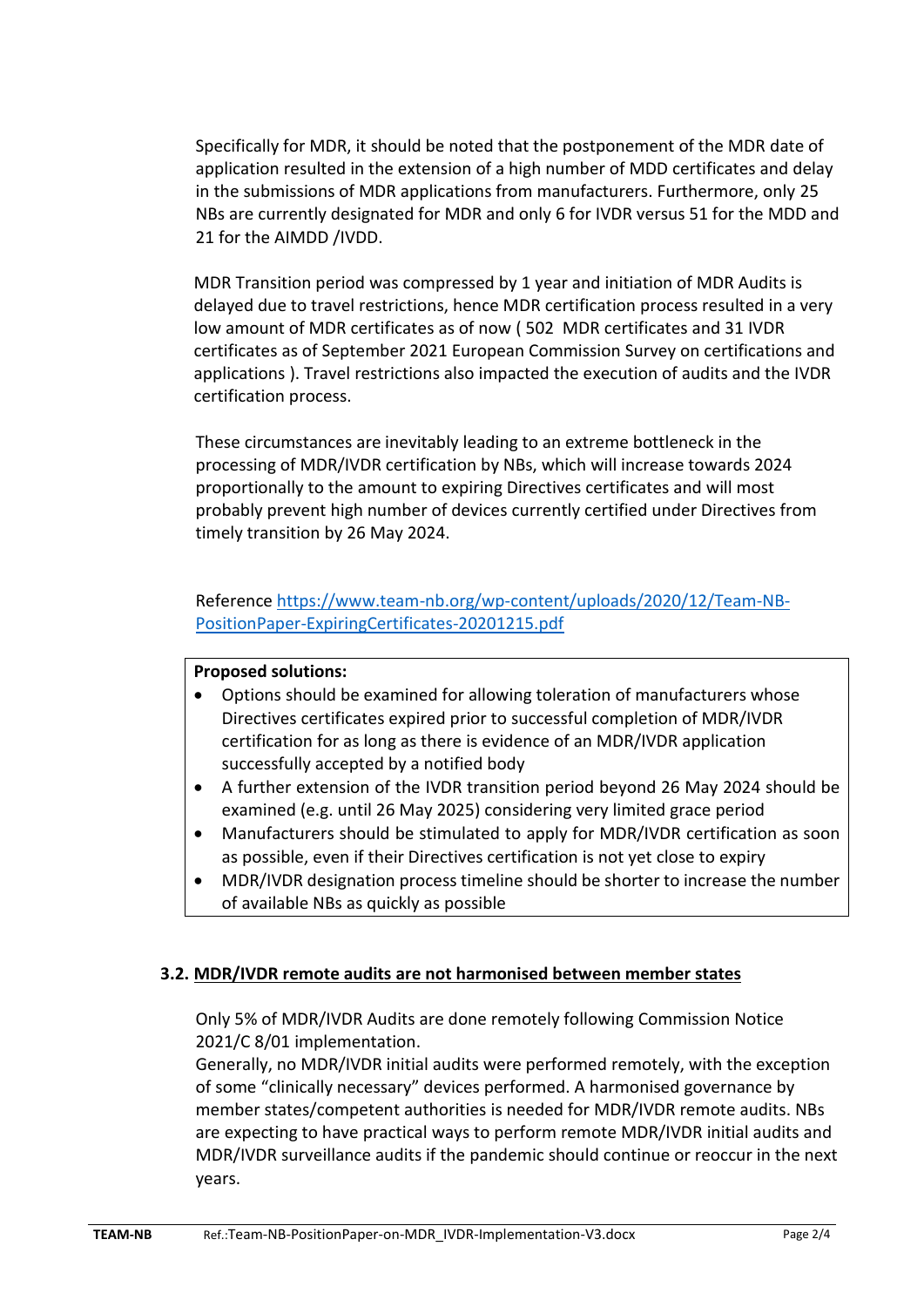Competent authorities should agree on the MDR/IVDR audits best practice and allow NBs to perform MDR remote audits given that the MDR date of application has already passed and only a small amount of MDR certificates could be issued ( approximately 500 MDR certificates in Europe).

The same should apply for IVDR remote audits as the IVDR date of application is approaching and the percentage of devices that will benefit from the grace period is estimated to be less than 10%.

The MDR/IVDR transition timeline will be unachievable if NBs cannot perform MDR/IVDR Initial Remote Audits and MDR/IVDR Surveillance Audits.

The Commission Notice 2021/C 8/01 allows MDR/IVDR remote audits if there is a risk of shortage for medical devices, however it is not clear for NBs how to justify and verify the "risk of shortage". NBs need clear criteria for the interpretation of "risk of shortage". NBs need harmonised instructions from European Commission and Member States on how to define and verify "risk of shortage".

It was possible to perform approximately only 5% of initial Regulation audits partially remote as 143 initial Regulation Audit days are performed while at the same time 2769.2 Directive Audit days are performed.



### ❖ Number of Remote Audit Days by Type

Reference: [https://www.team-nb.org/wp-content/uploads/2021/06/CIRCABC-](https://www.team-nb.org/wp-content/uploads/2021/06/CIRCABC-Remote-Audit-Analysis-May-2021.pdf)[Remote-Audit-Analysis-May-2021.pdf](https://www.team-nb.org/wp-content/uploads/2021/06/CIRCABC-Remote-Audit-Analysis-May-2021.pdf)

### **Proposed solutions:**

- Authorized Initial and Surveillance MDR & IVDR remote audits with documented justified risk based approach and not only under "risk of shortage conditions" as per Commission Notice 2021/C 8/01
- Alignment between Competent Authorities to authorise remote audits